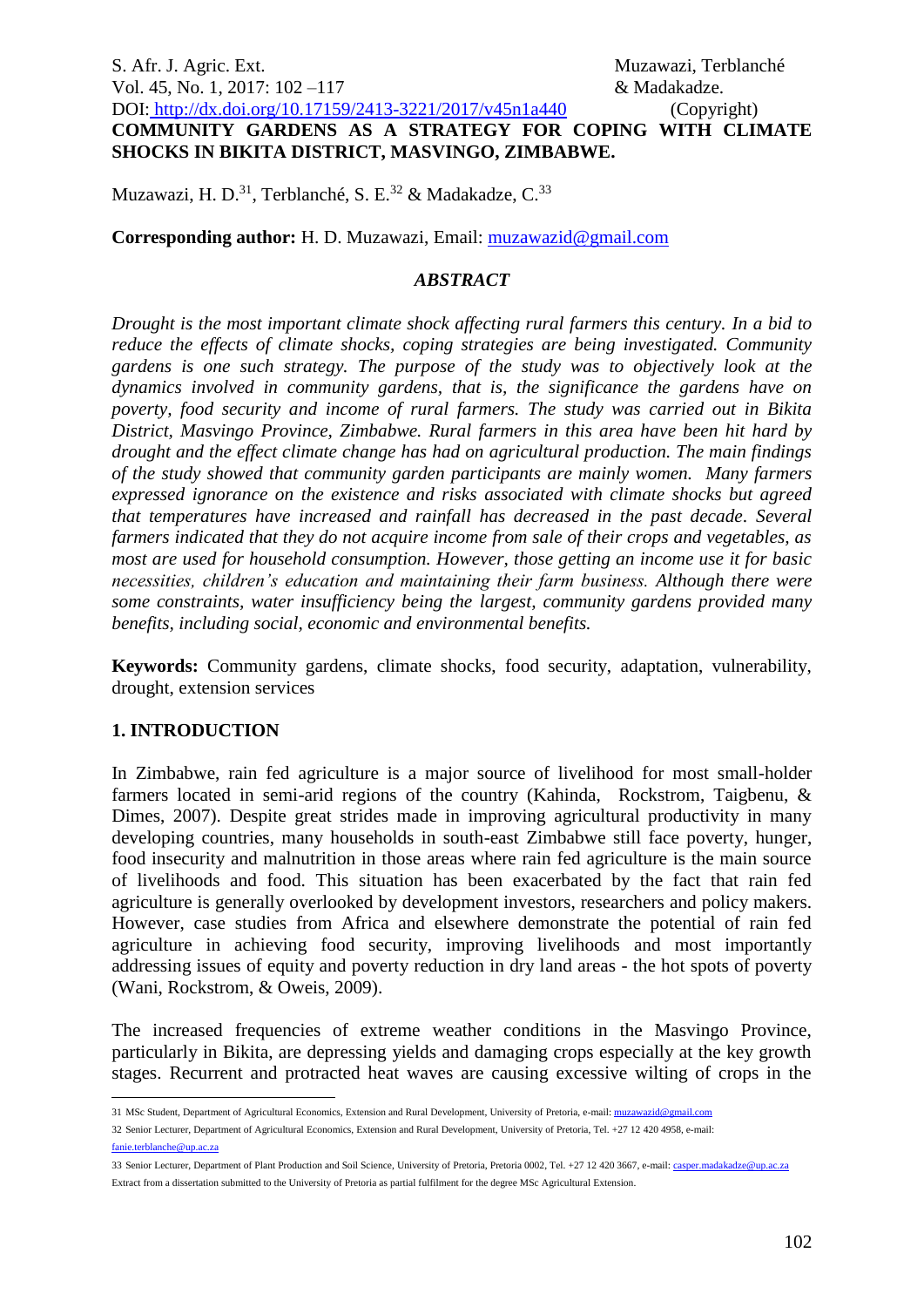S. Afr. J. Agric. Ext. Muzawazi, Terblanché Vol. 45, No. 1, 2017: 102 –117 & Madakadze. DOI: <http://dx.doi.org/10.17159/2413-3221/2017/v45n1a440> (Copyright)

fields which has increased the levels of food insecurity in the district, Mutekwa (2009). These findings agree with Slater, Peskett, Ludi & Brown (2007), who also highlighted that climate change is reversing and slowing down the poverty reducing capacity of agriculture which is simultaneously eroding the source of income and livelihood for the rural poor.

It is against this background that the effects of climate shocks have been felt by the poorer communities such as Bikita, where the majority, if not all of the people, depend on agriculture for their livelihoods. It has been observed that Zimbabwe in general, and particularly Bikita, have witnessed marked transformations in the climatic conditions which are critical for sustainable agricultural activities.

Crop production in Bikita District is highly oriented towards rain fed maize production. A key constraint to livestock production in the communal areas of Bikita is that overgrazing in the wet season does not allow sufficient fodder to be carried over to the dry season resulting in a shortage of fodder during this period. The situation is aggravated by frequent droughts and declining safety net resources of poor farmers in the dryland areas (Unganai & Murwira, 2010). The risk and uncertainty associated with semi-arid regions is the occurrence of drought and the frequency of crop failure. This means that farmers adopt risk-averse strategies to surpass the dry season (Scoones, 1998). Such strategies, placed in the context of high livestock and human populations may encourage heavy dependence on the environment. Rural communities in Bikita District depend on a wide range of natural products to supplement their livelihoods, most of them derived from the commons.

Water scarcity is one of the greatest limitations to crop productivity in the Southeast part of Zimbabwe which includes Bikita District (Unganai & Murwira, 2010). Therefore, even modest improvements in crop resistance to drought, infield soil moisture management and in water use efficiency will have significant productivity and economic impacts. As climate change takes root, the water balance of the district is becoming more precarious making household food-insecurity worse. Due to the unreliability of rain fed agricultural, people in Bikita have resorted to alternative livelihood methods such as firewood trading, brick making and community gardening.

After realizing that community gardens were contributing much to the economy and social lives of the past, Non-Governmental Organizations adopted the idea of these community gardens in 1945 to reduce vulnerability of the rural people to poverty. The idea was adopted to reduce the effects of climate shocks and poverty as poverty eradication has proven to be an extremely complex task for both governments and nongovernmental organizations (World Bank, 2004).

The main aim of this study is therefore to assess the significance of community gardens in coping with climate shocks as well as, focusing on the direct significance of the gardens on the participating farmers' livelihoods in Bikita District, Masvingo that is; food security status, income and poverty.

## **1.1 The objectives of the research study**

- An in-depth assessment of the community gardens, the local people who are engaged in community gardening in Bikita District and their socio-economic status, knowledge, perceptions and attitude towards drought and other climate shocks;
- Successes, constraints and institutional support of community gardens in Bikita District and the overall significance of the activity as a drought and climate shock coping strategy;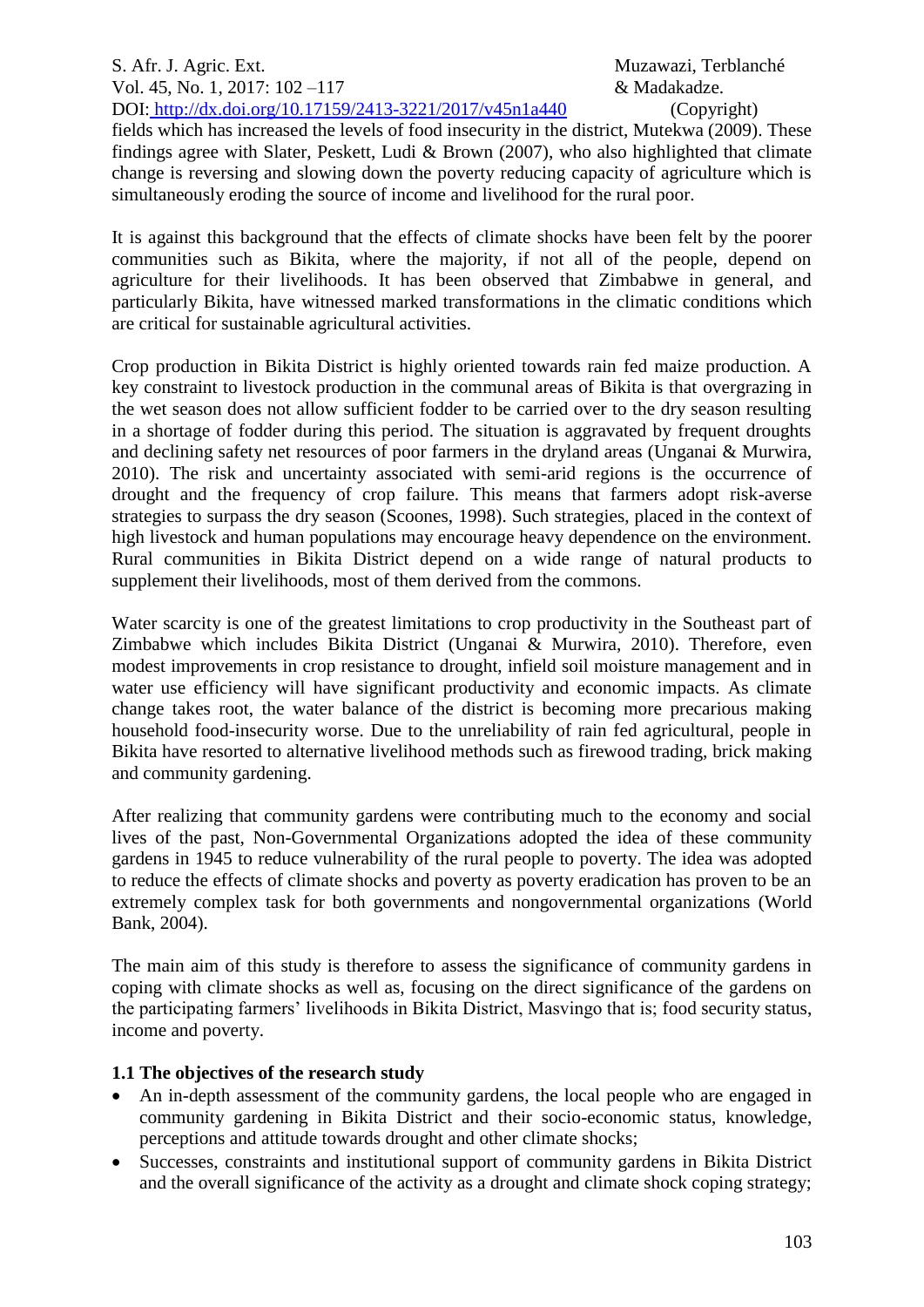• To analyse the needs and challenges of the community garden participants in Bikita to come up with an in-depth knowledge of how the activity can be supported and improved.

# **2. LITERATURE REVIEW**

# **2.1 Drought as a major climate shock**

Drought is a common occurrence in sub-Saharan Africa (SSA) in general, and particularly in Southern Africa. It has been defined as the condition of abnormally low rainfall, outside the normal expected parameters that would support productive activities. The frequency of droughts and below-normal rains seem to be increasing in line with climate change. Droughts significantly reduce food availability at both national and household level, as well as limiting rural employment possibilities. Poor smallholder farmers in Africa have had to face the reality of crop failure and acute food shortages. The largest food crises in Africa that required large-scale external food aid have been attributed fully or partially to extreme weather events. The impacts of droughts are contingent on the interaction of meteorological anomalies and these indirectly lead to increased environmental degradation, deforestation etc., which could be a factor in civil strife causations (Chikobvu, Chiputwa, Langyintuo, La Rovere, & Mwangi, 2010).

In Zimbabwe, as in much of SSA, drought is frequent with devastating effects on household livelihoods. Drought, therefore, is a form of supply-side shock outside a country's control and has consequences on domestic economic variable. In Zimbabwe, the famines of 1974, 1982, 1992, 2002, and 2004 affected the lives and livelihoods of millions of rural households, and were mainly caused by droughts (Rukuni, 2006).

Risks associated with drought include: crop failure, lack of fodder for cattle, lack of water for cattle and irrigation, insufficient water for hygiene purposes, loss of income from agriculture, migration and associated impacts on families, increase in school drop-outs, increase in deforestation, loss of biodiversity and saline water intrusion. (Unganai & Murwira, 2010).

## **2.2 Conceptual framework**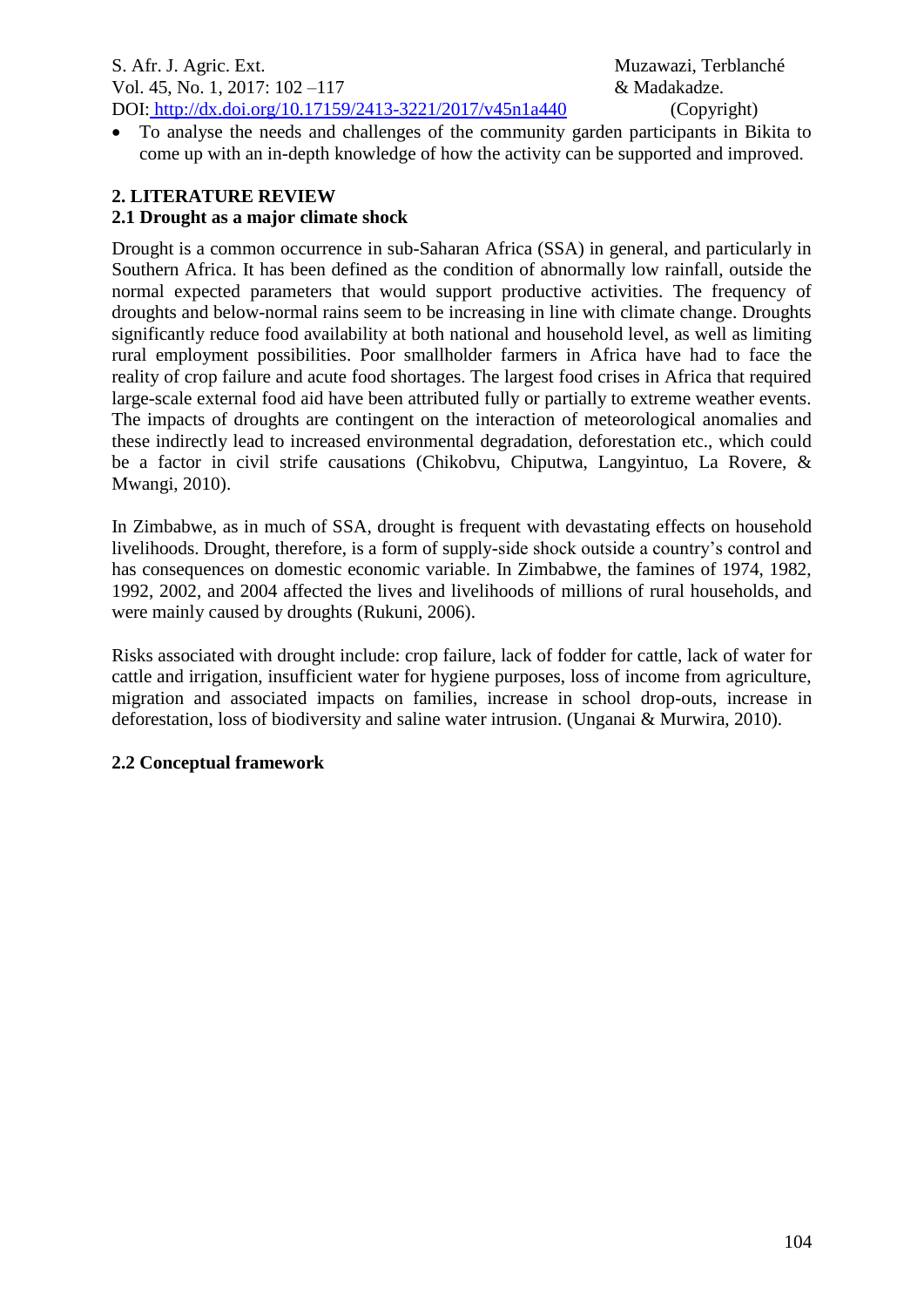S. Afr. J. Agric. Ext. Muzawazi, Terblanché Vol. 45, No. 1, 2017: 102 –117  $\&$  Madakadze. DOI: <http://dx.doi.org/10.17159/2413-3221/2017/v45n1a440> (Copyright)



#### **Figure 1:** Conceptual framework.

*Source of data (Fellmann, 2012) Vulnerability Frameworks - University Pablo de Olavide, Seville, Spain*

The conceptual framework adapted in this study is built on the vulnerability framework. The framework was chosen because it enables the identification of factors that affect agricultural production for farmers especially in the rural areas.

Figure 1 attempts to show the vulnerability framework, which is a cycle of events on how the categories shown interact with each other in terms of how farmers can be affected by climate changes and how the vulnerability and adaptive capacity can be measured by their socioeconomic factors; their individual, household or community strategies (community gardens) in conjunction with institutional support and policies can assist to make their socio-economic factors better for them to adapt and handle stresses and shows thus having a more positive livelihood outcome.

#### 2.2.1 Climate signal

The climate signal comprises long–term changes in average climate conditions, as well as changes in climate variability such as changes in the timing, intensity and duration of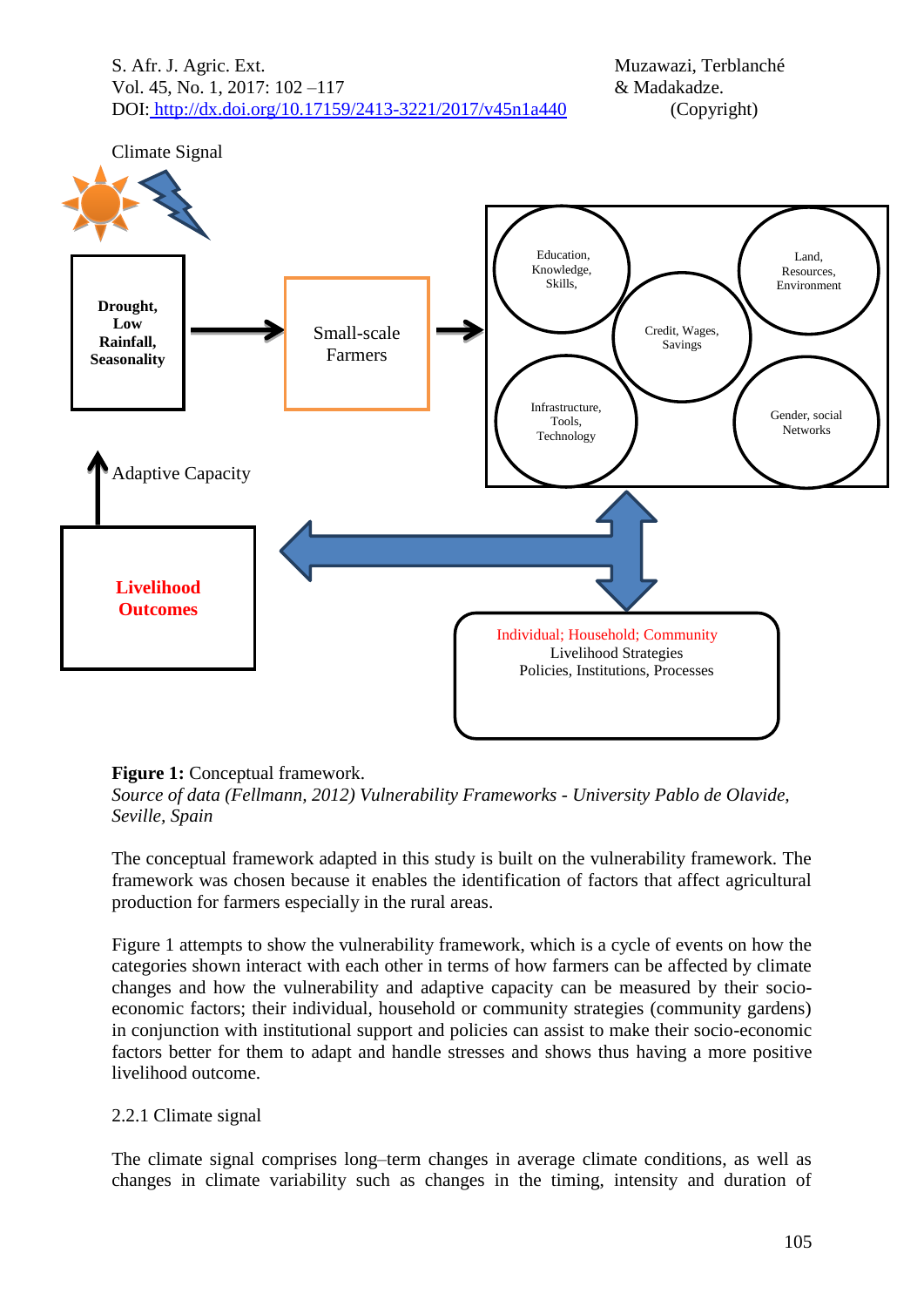precipitation and extreme weather events, like droughts and floods. The response of actors and systems depends on the characteristics of the climate stimulus, including the degree of exposure to the stress and the scale and magnitude of the event (Smithers & Smit, 1997).

## 2.2.2 Adaptive capacity

Adaptive capacity is the ability (or potential) of a system to successfully adjust to climate change including climate variability and extremes (Pachauri & Reisinger, 2007). Adaptive capacity comprises adjustments in both behaviour and in resources and technologies.

# 2.2.3 Context of vulnerability

The impact of climate change on the well–being of individuals, households, and communities and their ability to respond to those changes depends on the context in which climate change occurs (Adger, Dessai, Goulden, Hulme, Lorenzoni, Nelso; Naess, Wolf, & Wreford, 2009). The context includes all the factors that determine an individual's, households, groups, or community's vulnerability to climate change.

This framework categorizes the main components of the vulnerability as biophysical characteristics, user characteristics, information and technology, and institutional arrangements. These components are interrelated, as indicated by the arrows connecting them.

Socio-economic factors are important for the adaptive capacity of a system; integral role of institutions, governance, and management in determining the ability to adapt to climate change. Some socio-economic determinants of adaptive capacity are generic, for example, education, income and health; others are specific to particular climate change impacts such as floods or droughts for example, institutions, knowledge and technology. The more adaptive capacity a system has, the greater is the likelihood that the system can adjust and thus is less vulnerable to climate change and variability (Fellmann, 2012).

# **2.3 Potentials of community gardens**

Mass establishment of community gardens in Zimbabwe was done by Non-Governmental Organisations namely, Action Faim and CARE Zimbabwe in a bid to maintain sustainable rural livelihoods among the rural households. Communities have been upgrading communal gardens by selling the surplus production to obtain household income. Auret (1990) revealed that NGOs assist in establishing small irrigated vegetable gardens as they are a major component for the daily food consumption.

Community gardens have important resources with socio-economic reproduction roles for the communal people (Moyo & Tevera, 2000).Some villagers have resorted to gardening while waiting for the rain season and they make profits using them for accessing inputs during the main season of farming (New Farmer, 2004).

Scoones (2010) postulated that gardens have benefited women through specialization and they obtained vegetables, groundnuts and Bambara nuts for the household food consumption. Communities have benefited from participation in those gardens where they derive their income. Community run schemes have performed better than government managed schemes because of their flexibility, lower cost of operation and participation of women (Rukuni,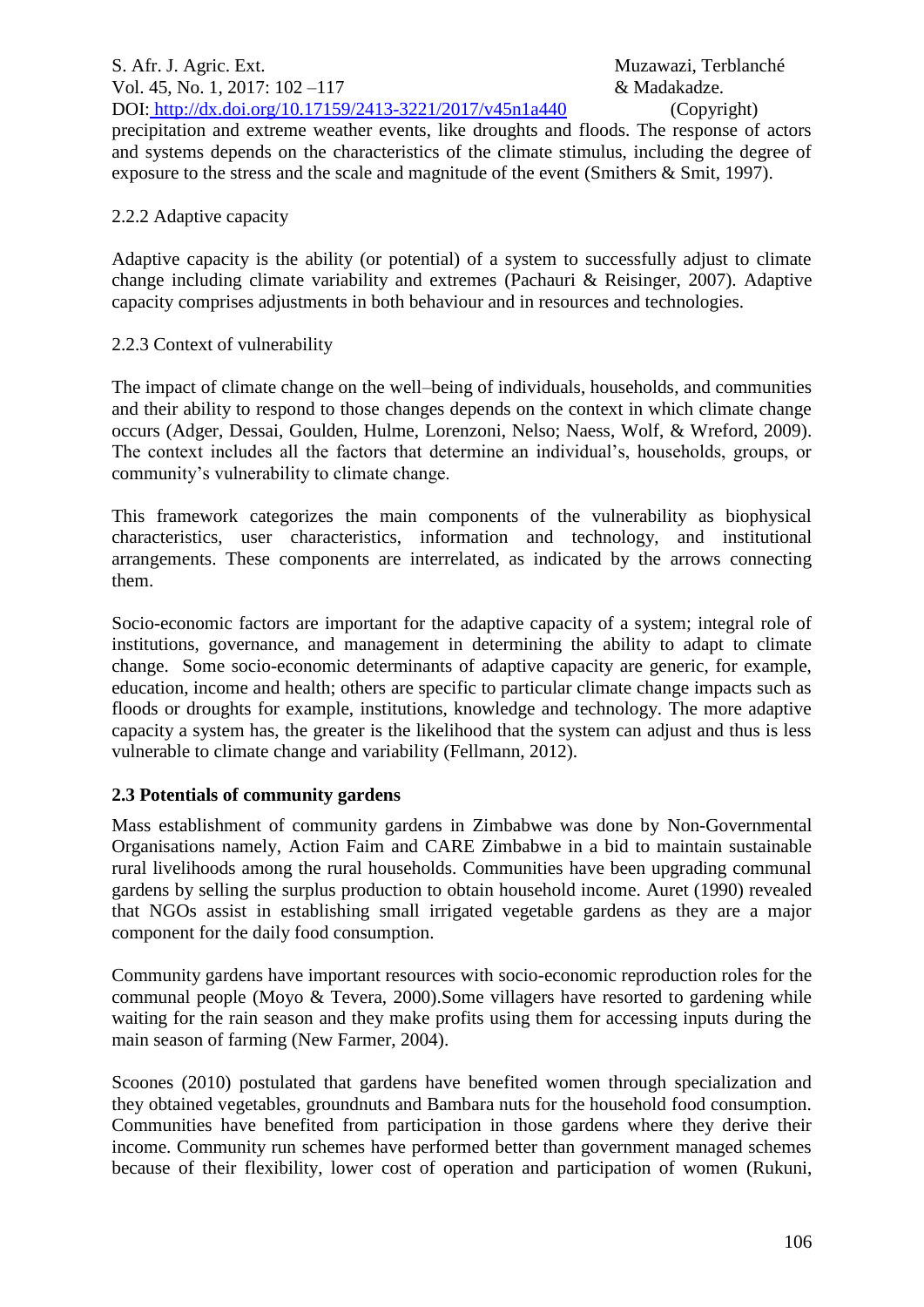S. Afr. J. Agric. Ext. Muzawazi, Terblanché Vol. 45, No. 1, 2017: 102 –117 & Madakadze. DOI: <http://dx.doi.org/10.17159/2413-3221/2017/v45n1a440> (Copyright)

2006). Community gardens in rural areas utilized wetlands as source of water to irrigate their crops and vegetables. These wetlands existed together with community gardens for many years and proved to be highly productive as they contribute to social and economic welfare of many rural families (Rukuni, 2006).

The gardens have also benefited households and chronically ill people with herbs and vegetables as they improve their nutrition throughout the year. These are also activities for women where income generation becomes easy for them. Medical plants found in these community gardens such as garlic and onions have role of treating HIV related symptoms, improving digestion and stimulating appetite (FAO, 2002). Gardens are for income generation and food producing activities. These are necessary for the contribution to food security and safety.

## **2.4 Social benefits of community gardens**

Community gardens benefit the communities to build social networks through sharing gardening activities. According to Moyo & Tevera (2000), family and kinship act as the distributive mechanisms as well as promoting interpersonal relations and social identity of individual members. This mainly happens in sharing gardens among the families who participate. Gardens have promoted intermarriages between the families and thereby building networks of kinship. Community gardens act as a survival strategy for the poor in many communities to share resources together to meet their daily basic needs and mutual obligations.

## **2.5 Challenges faced in community gardens**

Community gardens face many challenges that limit their production and interaction between members. Lack of irrigation equipment undermined the ability of poor households to raise their agricultural incomes and made them even more vulnerable to frequent droughts. Power relations are an impediment to the success of gardens. These relations determine the controls of gardens. There are also illegitimate forms of transferring land or selling of land or expansion of plots which is common in gardens. This was because of usurpation of powers of traditional leaders to manage land and other natural resources lead to protest against rules (Moyo & Tevera, 2000).

According to Middleton (2009), community gardens in rural areas face management challenges. Most of the participants in community gardens lack gardening skills. Community gardens attracted members which are political motivated and they tend to influence decision making. Middleton (2009) also noted that community gardens also face the challenge of water to irrigate fruits and vegetable during summer. Conflicts over control of land, competition between actors over use of scarce resources such as water because of population pressure are also common in community gardens.

The major key would be improving extension and support systems geared towards meeting the needs of small-scale farmers because they require different kinds of systems from commercial farms, which are generally prioritised by governments. This would mean that governments need to be proactive about engaging their subsistence and small-scale farmers in development projects and provide appropriate support for them. In recent years, there has been a great loss of extension officers in the region, due to HIV/AIDS. This is crippling a lot of small-scale farmers who need advice on how to deal with changing climate conditions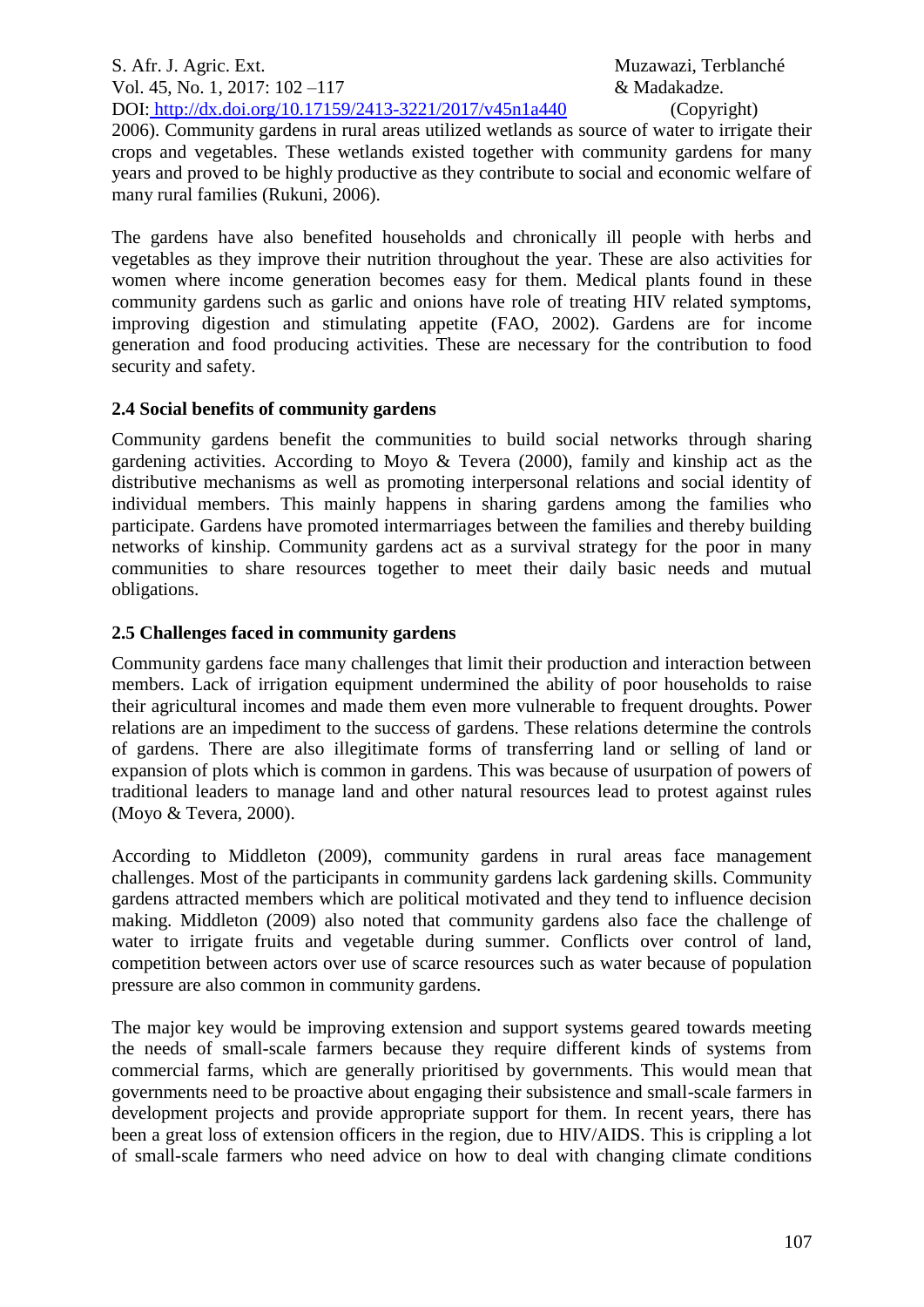S. Afr. J. Agric. Ext. Muzawazi, Terblanché Vol. 45, No. 1, 2017: 102 –117 & Madakadze. DOI: <http://dx.doi.org/10.17159/2413-3221/2017/v45n1a440> (Copyright)

(Sosibo, 2011). There is a need to improve the extension and support system in the whole region.

## **3. METHODOLOGY**

## **3.1 Data collection**

Structured interviews were administered to a total of 130 randomly sampled community/ nutrition garden participants. The study also used semi-structured interviews which were administered to the donor agents involved in the gardening projects, that is, CARE and CARITAS International Organizations. A key informant interview was also administered to the district extension advisory officer for Bikita involved in the projects. In addition, the study made use of a focus group discussion which was held to capture farmers' perceptions of climate shocks and the general impact of community gardens.

## **3.2 Data analysis**

Data collected from the household survey was entered, verified, coded and cleaned using the Microsoft Excel software package due to its ease of handling both string and coded variables. The coded data was exported into the Statistical Package for Social Sciences (SPSS 20.0) for Windows for descriptive analysis. The data was captured and analysed by the Department of Statistics at the University of Pretoria.

# **4. RESULTS AND DISCUSSION**

## **4.1 Farmer household characteristics and farmer's perception towards climate shocks and its effects**

The following was concluded on the farmer's socio-economic status and their knowledge and perceptions towards climate shocks:

- 86% of the community garden participants are female;
- There is an almost even distribution of community garden participants from all age categories of the youth (39%); economically active (38%) and the elderly (23%) with the mean age being 47 years;
- Most participants have basic education (primary and secondary education);
- Respondents are not formally employed but rather self-employed farmers with their main source of income coming from farming and gardening activities;
- Farmers expressed some significant ignorance to the knowledge and existence of climate shocks, but they did agree to the effects that drought has brought to their products in the past decade. Chi-square test also revealed no significant association between age groups and knowledge of climate shocks;
- There are no neither weather stations in the area, nor any weather station gadgets available to assist farmers in predicting weather patterns and prepare for farming seasons;
- The Chi-square test was used to determine age group association and responses given with regards to climate shocks adaptation projects helping to cope with drought and climate change and results showed that the economically active age group did not respond positively to the impact of climate shocks adaptation projects.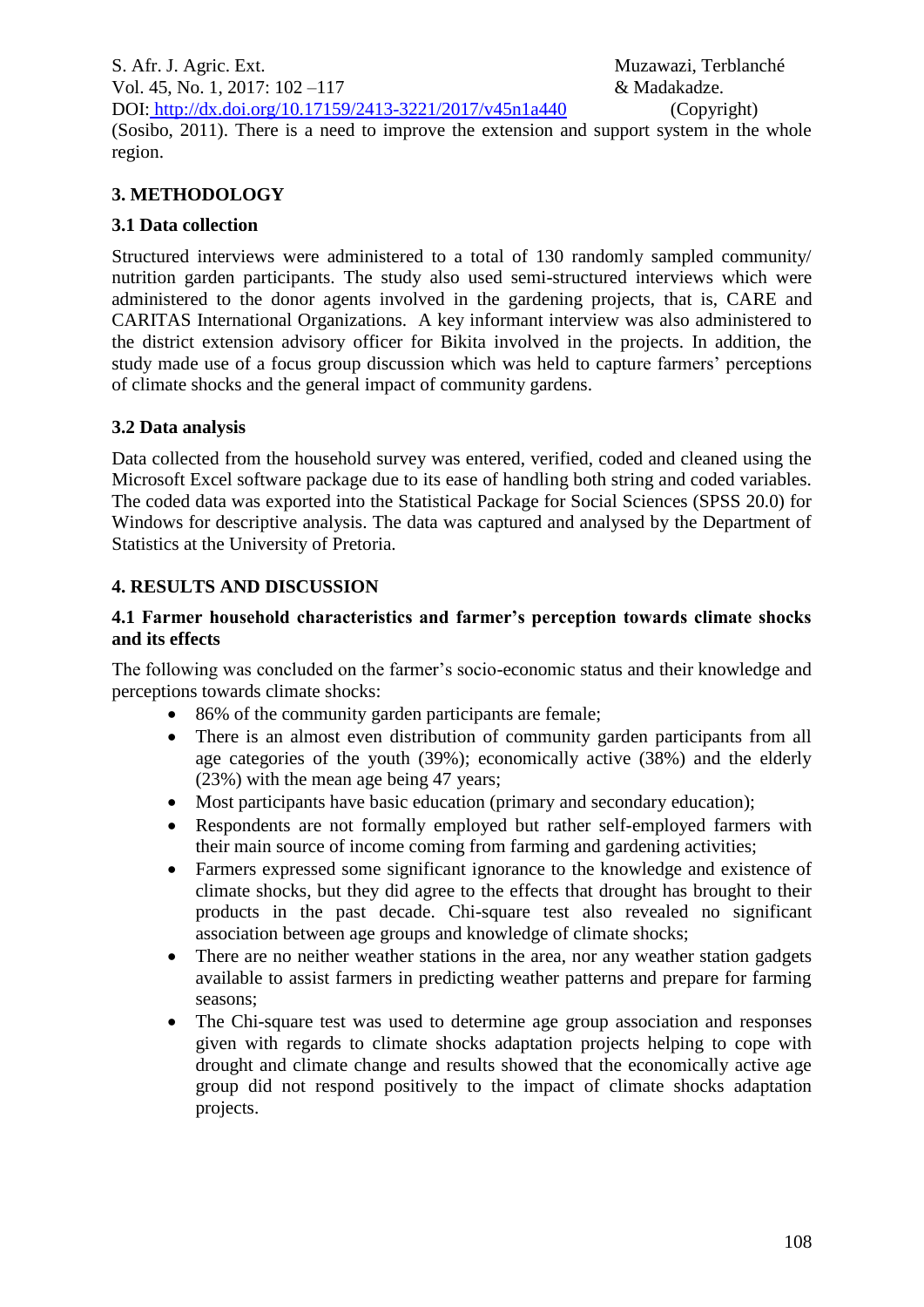#### S. Afr. J. Agric. Ext. Muzawazi, Terblanché Vol. 45, No. 1, 2017: 102 – 117 **& Madakadze.** DOI: <http://dx.doi.org/10.17159/2413-3221/2017/v45n1a440> (Copyright) **4.2 The overall significance of community gardens in Bikita district**

In Zimbabwe, while land is jointly owned in community gardens, each farmer has his/her own allocation within a large garden area. The size of holding per farmer is determined by the number of beneficiaries in the households, land size available, water availability, farming equipment and ability to utilize the land fully. Each household has an average total area of at least 0.06 hectares. Infrastructure is owned collectively. The community gardens manage their activities through the establishment of management committees. The interviewed farmers in Bikita District have been practising community gardening from between three weeks to 25 years.

Figure 2 shows the various reasons why farmers have adopted community gardening as a coping mechanism for drought and climate shocks.



Figure 2: Main reason for participating in community gardens

As seen in Figure 2 above 86% of the members of community gardens pointed out that they entered community gardening to produce food for home consumption. Similarly, income generation has also appeared to be a significant driving factor that motivates people to join community gardens. Normally, income is generated when they begin to sell the surplus of the food produced.

According to the study, farmers in the community gardens engage mostly in horticulture vegetable production and crop production. Vegetables planted in the community gardens mainly include; rape (kale), covo, cabbages, tomatoes, onions, carrots and chillies. Tomatoes, covo, onions and rape are more popular than the rest because the seeds are more accessible. Crops grown include round nuts; groundnuts; maize and sugar beans.

Complete sale of crops and vegetables is not always guaranteed and because of the low prices charged by farmers, there is little or no income after sale. Findings report that a small plate consisting of 10 tomatoes will sell for only US\$0.50. A bundle of rape vegetable sells for US\$0.50 each.

Results also showed that:

- 53% of the respondents do not get any income from their community gardening. The produce is mainly used for household food consumption;
- 49% of the farmers earning an income use the money to purchase basic food such as milk, bread, sugar and cooking oil;
- 35% save their income and eventually use it to pay school fees and cater for children's necessities like clothing and school item requirements; Results from the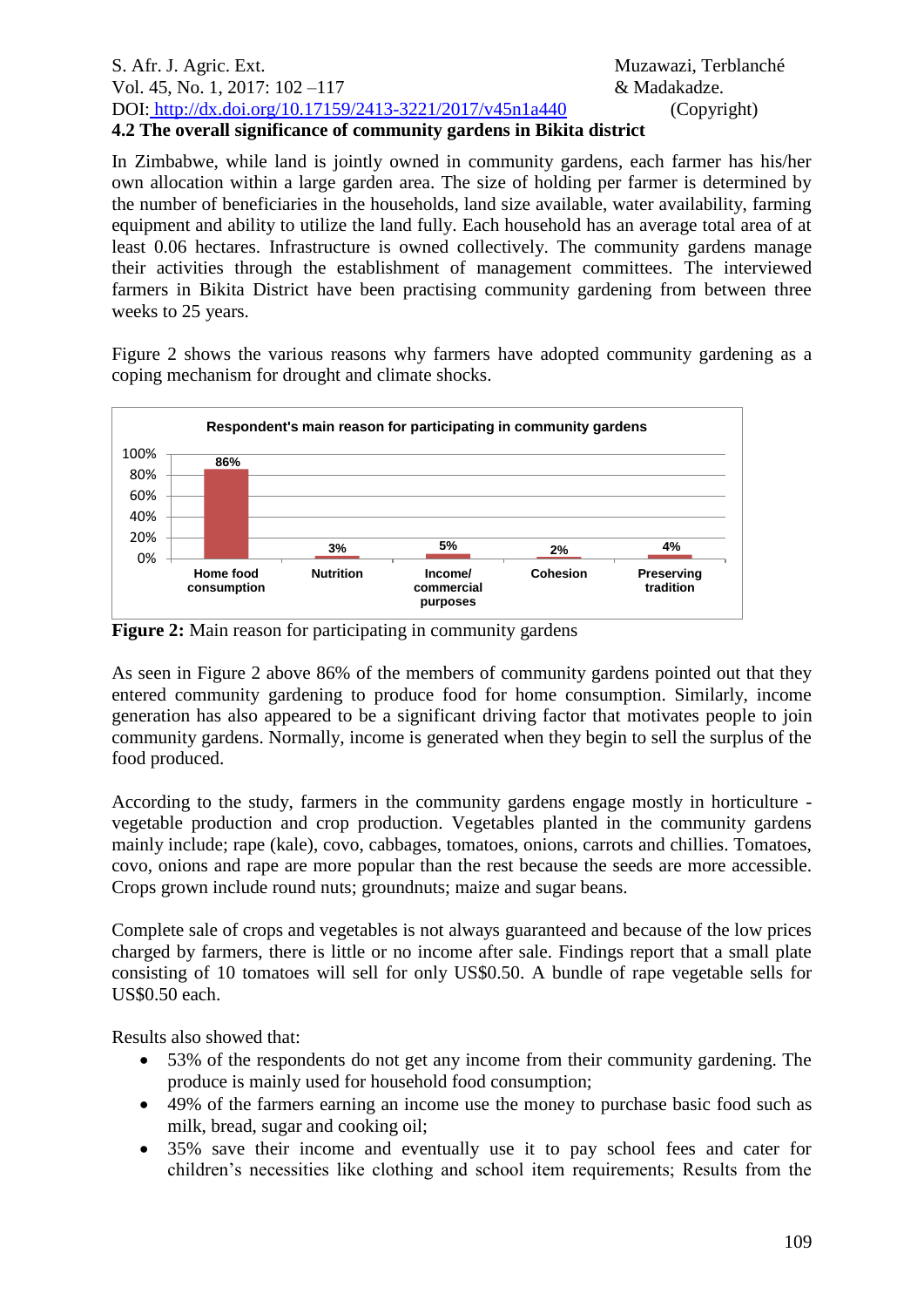Chi-square test  $(p=0.295)$  showed that there was no significant association between age group and response to using income for school fees and children's necessities;

- 25% of the farmers plough the money back into the business. Chi-square test (p=0.310) result also showed no significant association between age group and response to ploughing income back into the business; and
- 25% use their income to purchase more farm inputs and farming equipment for use in the community gardens.

## **4.3 Social benefits**

Social benefits of community gardens were also considered as an important factor affecting farmers' adoption of the gardening activities. Focus group discussions were mainly used as a platform to raise points on some of the social benefits associated with community gardens. Farmers learn different techniques, training and farming skills from Government and Non-Governmental Organizations which enhances their knowledge as farmers and as individuals.

Members easily assist each other in caring for crop and vegetables. Individual unique skills and knowledge are shared amongst the members of the community. Community members also share farm implements and equipment.

## **4.4 Economic benefits**

Nutritious food was the most important benefit mentioned by the community garden members. The gardens provide a variety of crops and vegetables which are used for household consumption and farmers have a mixed choice from the wide substitute that crops bring, and provide the same nutrients that meat provides. Secondly, they identified that growing their own fresh, healthy and nutritious vegetables helped them achieve food security; they stated that being able to produce for their own food helped them reduce their vulnerability to hunger.

Many of the members, most of them women, are happy to be members of community gardens because they feel the gardens have become a source of formal employment for them. The respondents mentioned that they feel satisfied by the fact that they now wake up and go to work. Community gardens have also enabled the women to take up the role of providing for the household as well as contributing financially.

## **4.5 Environmental benefits**

Farmers noted how the community gardens have helped regain their soil's survival. Soil and land had been lying idle for many years due to little or no agricultural production. Now soil can be kept fertile due to the different types of crops and vegetables planted in the community garden. Farmers also mentioned that they practise crop rotation which is an effective way of maintaining soil fertility.

## **4.6 Institutional support of community gardens and farmers' constraints to production**

Several farmers argued that advice from agricultural extension officers and NGOs has been of paramount significance to them in adapting to climate change and variability and to farmers' lives. Networks have been created with stakeholders to assist with adaptation and mitigation strategies. One example is the new cropping systems introduced by NGO's such as Action Faim, CARITAS and CARE International in Bikita District and other surrounding districts.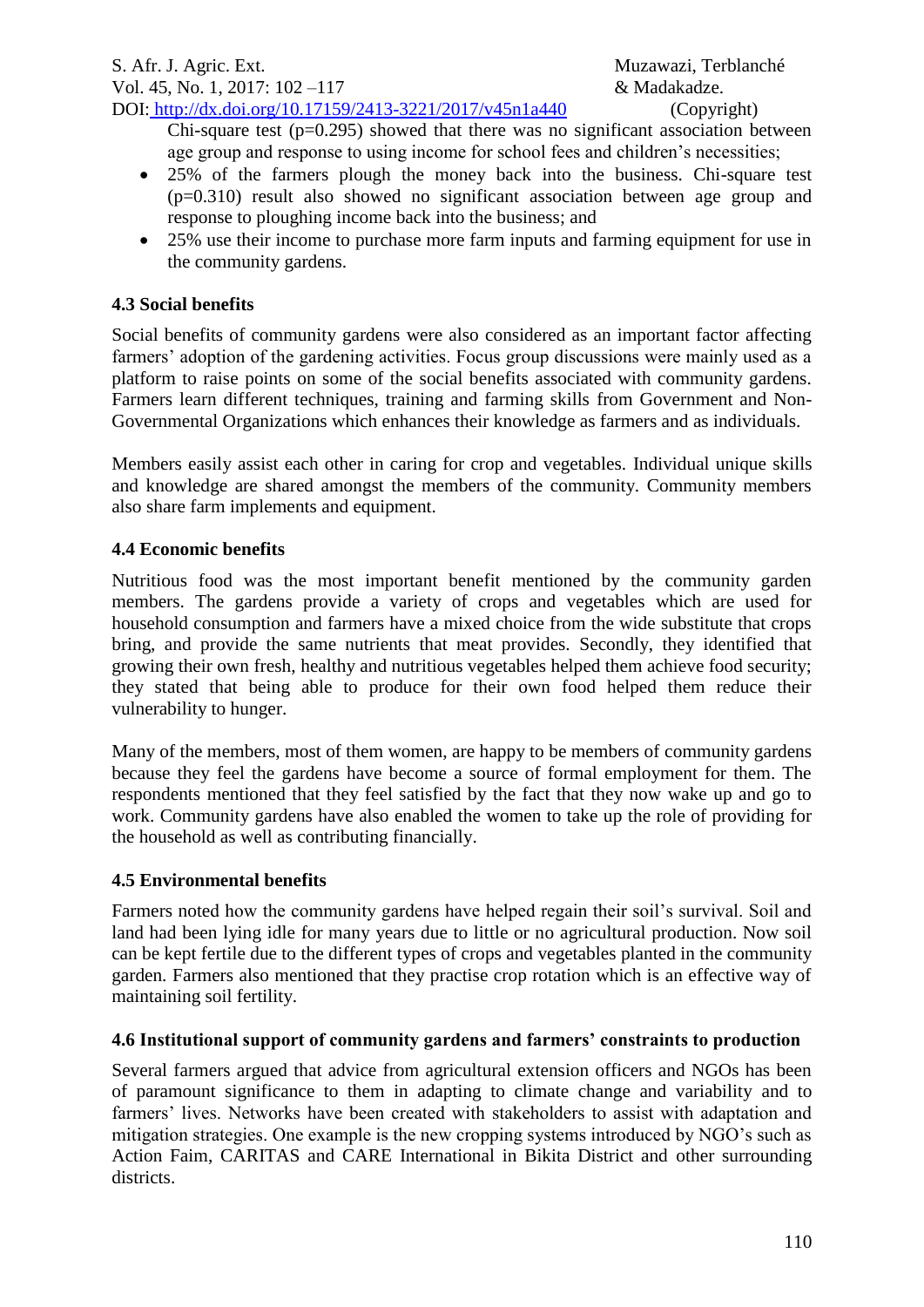#### **4.7 Extension services for community farmers in Bikita district**

Zimbabwe's agricultural extension service, AGRITEX, was the pride of Africa in the 1980s, before the ravages of structural adjustment hit in the 1990s. There were extension workers throughout the countryside, and a network of subject matter specialists, most highly experienced and qualified. The quality of the training and advice offered was unparalleled anywhere on the continent, and for a time the service was well resourced with extension workers reasonably paid and with transport, therefore, able to easily move around (Scoones, 2014).

Today the extension service is a sorry reflection of past glories. Many qualified staff left or passed away, posts are unfilled, and the transport capacity is virtually non-existent and the ability to offer up-to-date advice severely hampered by the parallel decimation of government research services. Most farmers rely on private input suppliers, agro-dealers and their neighbours for advice. Of course, there are extension workers in the field, and they are usually extraordinarily committed and informed, despite the poor conditions of their posts. In the rural areas many get additional incentives from NGO programmes, often diverting their work to projects like [conservation agriculture o](https://zimbabweland.wordpress.com/2012/01/23/conservation-agriculture-the-problem-of-donor-fads/)r community gardening (Scoones, 2014).

Within AGRITEX, there is little information on how many farmers it is actually reaching and servicing to date. The extension agency offers a blanket public good service, which farmers are expected to use. Large-scale commercial farmers perceive AGRITEX as generally not competent to provide advisory services to their subsector. The majority of these farmers rely on support services from private agro-based companies (Hanyani-Mlambo, 2002).

Table 1 shows the extension/ advisory service providers who are actively involved in assisting community farmers in Bikita district.

| <b>Extension service provider</b> | <b>Number</b><br>of<br>respondents | Percentage |
|-----------------------------------|------------------------------------|------------|
| No extension services             |                                    |            |
| Government                        | 20                                 | 15         |
| <b>NGOs</b>                       |                                    | 2          |
| Private Organizations             | $\overline{4}$                     | 3          |
| <b>Educational Institutions</b>   |                                    | 6          |
| <b>Agricultural Associations</b>  | 94                                 | 72         |
| <b>Total</b>                      | 130                                | 100        |

**Table 1:** Extension/ advisory service providers in Bikita District

As illustrated in Table 1, 72% of the respondents said they received extension services form agricultural associations in the district while 15% mentioned that they received their extension services from the government.

According to (Dhewa, 2011), although they do not receive much recognition, agricultural associations like agro-dealers are major economic drivers in rural areas of Zimbabwe. One of the most successful associations mentioned by the farmers is Masvingo Agro-Dealer Association (MADA), which comprises business membership organisations from Masvingo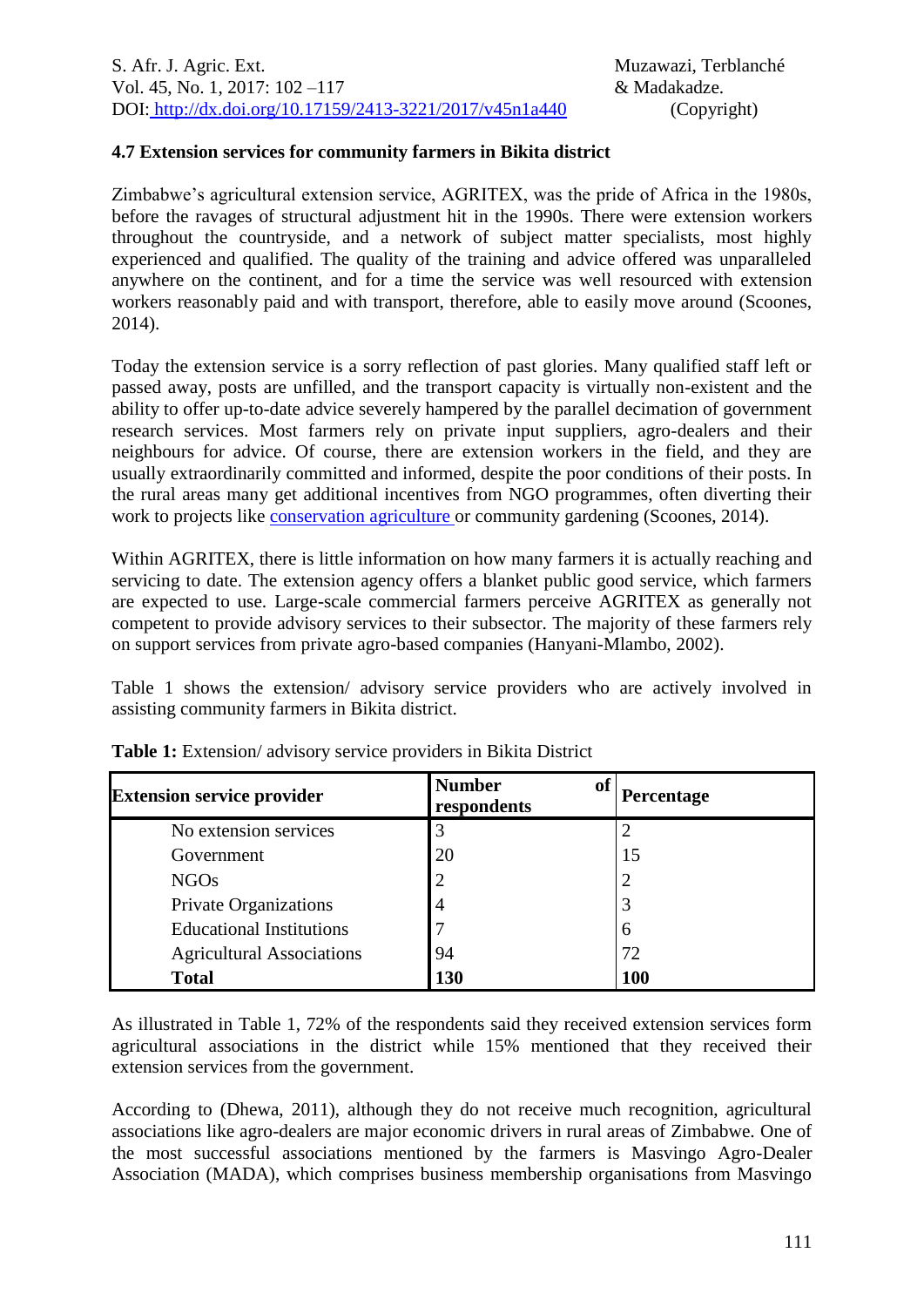#### S. Afr. J. Agric. Ext. Muzawazi, Terblanché Vol. 45, No. 1, 2017: 102 –117 & Madakadze.

DOI: <http://dx.doi.org/10.17159/2413-3221/2017/v45n1a440> (Copyright)

province's seven districts: Bikita, Zaka, Chivi, Masvingo, Gutu, Mwenezi and Chiredzi. Masvingo Agro-Dealers Association (MADA) is demonstrating the capacity and potential of agro-dealers in availing inputs and business knowledge to smallholder farmers. Most members are agro-dealers, general dealers, flea market traders and rural artisans (carpenters and welders). Masvingo Agro-Dealers Association came into existence in 2005 as an offshoot from Care Zimbabwe's Agribusiness Entrepreneur Network & Training (AGENT) programme which aimed to provide smallholder farmers in remote areas with agriculture inputs at affordable prices by establishing a network of agro-input dealers (Dhewa, 2011). Inefficiencies in agriculture value chains had excluded smallholder farmers from local trade. The AGENT programme identified and facilitated market based solutions to handicaps that were preventing farmers from obtaining inputs. Agro-dealer networks were expanded through training rural traders and linking them with private sector suppliers and micro finance institutions to improve affordability and volumes of inputs for smallholder farmers. Some of the major skills agro-dealers provide include merchandising, marketing, record keeping, input handling, conflict management, leadership, cattle fattening, value addition as well as lobbying and advocacy.

Demonstrations through field days are used by agro-dealers to show how their inputs work (Dhewa, 2011). Table 2 indicates how farmers rated the quality of extension services they receive from extension bodies.

A Chi-Square test ( $p=0.762$ ) was conducted to show the relationship between age groups and how they responded to rating the extension services in their area. Results showed that there was no significant association between age group and how they rated extension services.

|              | <b>Number</b><br><b>of</b><br>respondents | Percentage |
|--------------|-------------------------------------------|------------|
| Poor         | 8                                         | 6          |
| Average      | 71                                        | 55         |
| Good         | 17                                        | 13         |
| Excellent    | 34                                        | 26         |
| <b>Total</b> | <b>130</b>                                | <b>100</b> |

**Table 2:** Quality of extension services rated by the respondents in the community gardens

Table 2 shows that, 55% of the respondents rated extension services received in their area as average while 26% rated extension services as excellent and 13% rated the quality of extension as good.

# **4.8 Quality of support services**

Figure 3 indicates the quality of support services as perceived by the participants of the community gardens.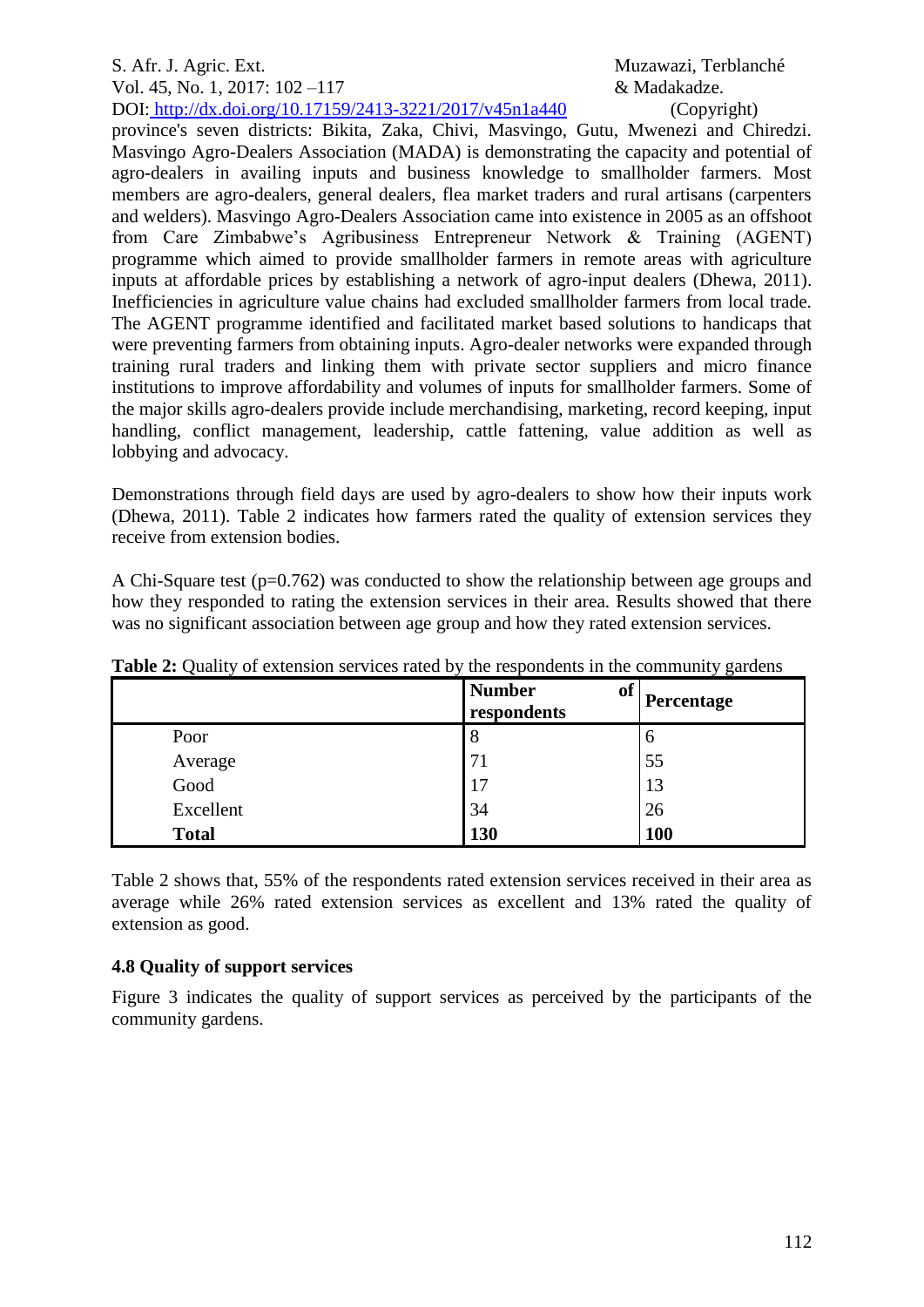

**Figure 3:** Quality of support services received

Farmers were asked to rate the quality of services they receive from service providers as shown in Figure 3. The greater percentage of farmers rated inputs (50%), finance (74%) and transport (75%) as poor. Marketing and selling (46%) were rated average and extension and advisory services (42%) were rated as good, 22% rated them as excellent. Farmers have a good relationship with the extension officers in their wards because they do their best to attend to their needs.

## **4.9 Major constraints indicated by farmers in community gardens**

This section deals specifically with constraints that were identified by community garden members as hindering the progress that would have been realised by farmers. Being a member of a community garden is not easy, one is always faced with problems that are within one's control, and some even extend beyond the individual's control. Sadly, one problem is that often community gardens blossom when nobody is keeping an eye on the livestock. That poses a great risk of crops being tarnished or destroyed by livestock.

Some of the community garden members are older people who find it difficult to complete the garden activities. They find it difficult to walk from their households to the garden and fetching water is a problem. Community gardens also face management challenges. Gardens are expensive to set up and maintain, they often suffer vandalism, internal disagreements can pause a negative impact on development and too much bureaucracy in decision making.

# **4.10 Water supply**

Despite the various water sources and methods of water storage, most of the farmers have stressed the fact that there in insufficient water to last the entire production cycle. According to the data, the river sometimes dries up or is very low, while demand is high, making it nearly impossible to continue with agricultural activities. Extreme circumstances of dry weather sometimes even force them to stop the gardening completely as vegetables require a constant supply of water.

Figure 4 shows farmers' responses towards the water sufficiency for gardening activities.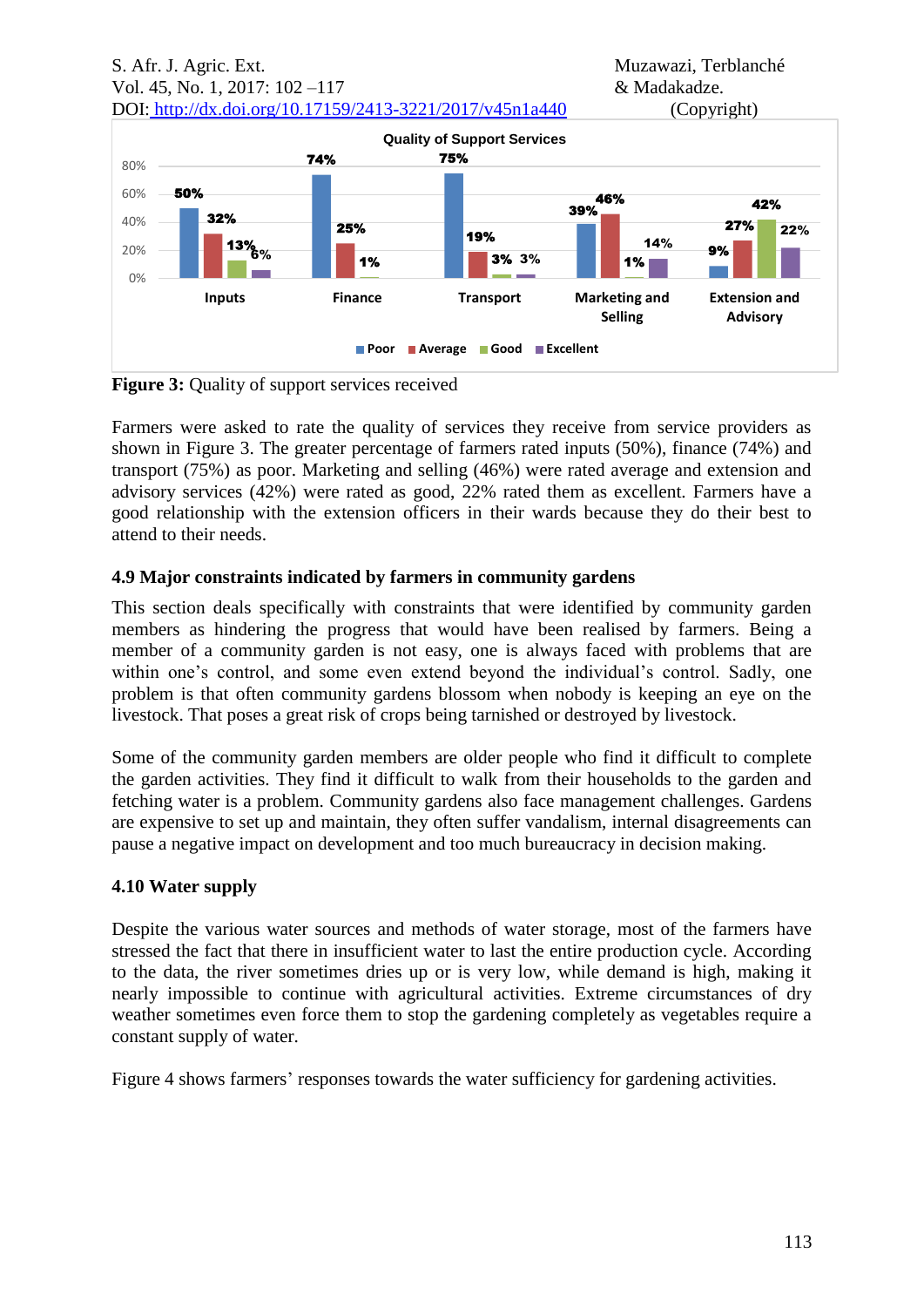

**Figure 4:** Water sufficiency as perceived by respondents

Water is insufficient for gardening purposes, as indicated by 48% of the respondents. According to the study, the two major sources of water are the river and dam and they both rely on rainfall for water supply. Due to the high temperatures and the dry spell, the river is almost always dry as demand for water is high, not only for gardening purposes but also for domestic purposes by the locals. Water is partially sufficient for 28% of the respondents, while only 15% noted that water is sufficient. This is because they reside near the river and have easy access to water at any time. Gardening, as mentioned by the respondents, is an activity that requires water daily, as most of the vegetables and crops require water daily for them to thrive. The result is that the demand for water increases, while the supply stays constant.

Besides water, farmers also highlighted several other constraints affecting their day-to-day activities at the community gardens. Farmers were asked to rank the 3 main shortcomings that they face (*in the order from 1= most important; 2= second most important to 3= most unimportant*) in the community garden production process.

The results showed that:

- 55% of the farmer's ranked long distance to gardens as a most important constraint to their production and 25% ranked it as second most important.
- 58% of the respondents ranked no fencing or protection as the most important constraint.
- 22% of the farmers ranked birds and predators as a most important shortcoming and 62% ranked them as second most important shortcoming.
- A major constraint mentioned by the farmers during data collection activities was high the supply of crops and vegetables but low demand available. With many members of the community participating in community gardens, there is a high supply of the same types of crops and vegetables. A lack of proper markets and selling points, farmers are forced to sell their produce on a door to door basis in the community or use the goods for exchange of services and labour.

The study also ranked the most serious factors that are negatively affecting the farmers' production. These include; limited access to water (68%), poor access to inputs (58%), limited access to finance (55%), lack of farm equipment (49%), limited access to climate information (44%) and, poor markets (38%). Again, it is seen that, limited access to water is the most serious production constraint in the area.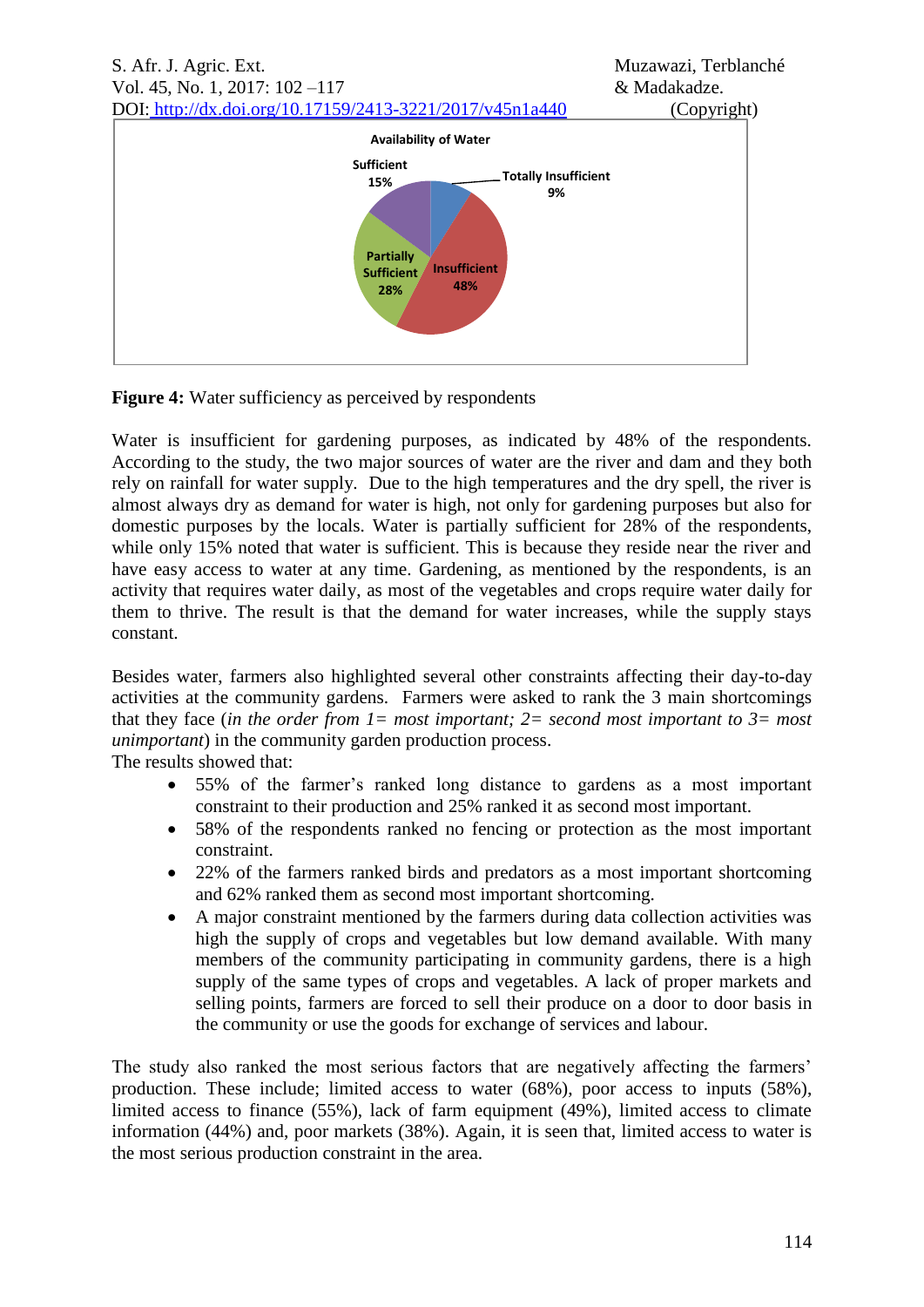#### S. Afr. J. Agric. Ext. Muzawazi, Terblanché Vol. 45, No. 1, 2017: 102 –117 & Madakadze. DOI: <http://dx.doi.org/10.17159/2413-3221/2017/v45n1a440> (Copyright) **4.11 The desired frequency of support services by farmers**

After discussing and concluding the constraints that the farmers are facing during production, the respondents were asked how frequently they would desire support services for their agricultural activities to thrive.



Figure 5 illustrates the various responses that community garden participants gave.

**Figure 5:** Desired frequency of support services according to respondents

According to Figure 5, water had the highest number of responses with 80% of the respondents saying they always require access to water as it is the major cause of concern because of its insufficiency. Extension and advisory services were indicated as something constantly desired by 72% of the respondents. Farmers have faith in their extension workers because they can mediate for them and carry over their grievances and needs to the government. Extension workers have access to telecommunication and information on market changes, climate change and have access to research and development which they can relay back to the farmers in their wards. The survey indicated that the farmers require an increase in the number of visits by extension workers to 2-3 times a month for them to always be up to date with the market trends, commodity prices and general agricultural information in the province.

Always having access to government input schemes is preferred by 62% of the farmers. Respondents, during the focus group discussions, argued that, the government inputs schemes usually target the established farmers and those farmers that are easily accessible to government workers, namely, those who are situated near the major routes or around business centres. They neglect those farmers who are deep inside the rural areas and do not have good access roads. Credit and loan facilities will always be required by 47% of the respondents. The participants mentioned that these services are usually rendered according to farmers' status in the society and to the farmers who can access the services themselves. According to the survey, 61% of the respondents said they always require education and training as a source of information to assist with efficiency and effectivity of production in their community gardens.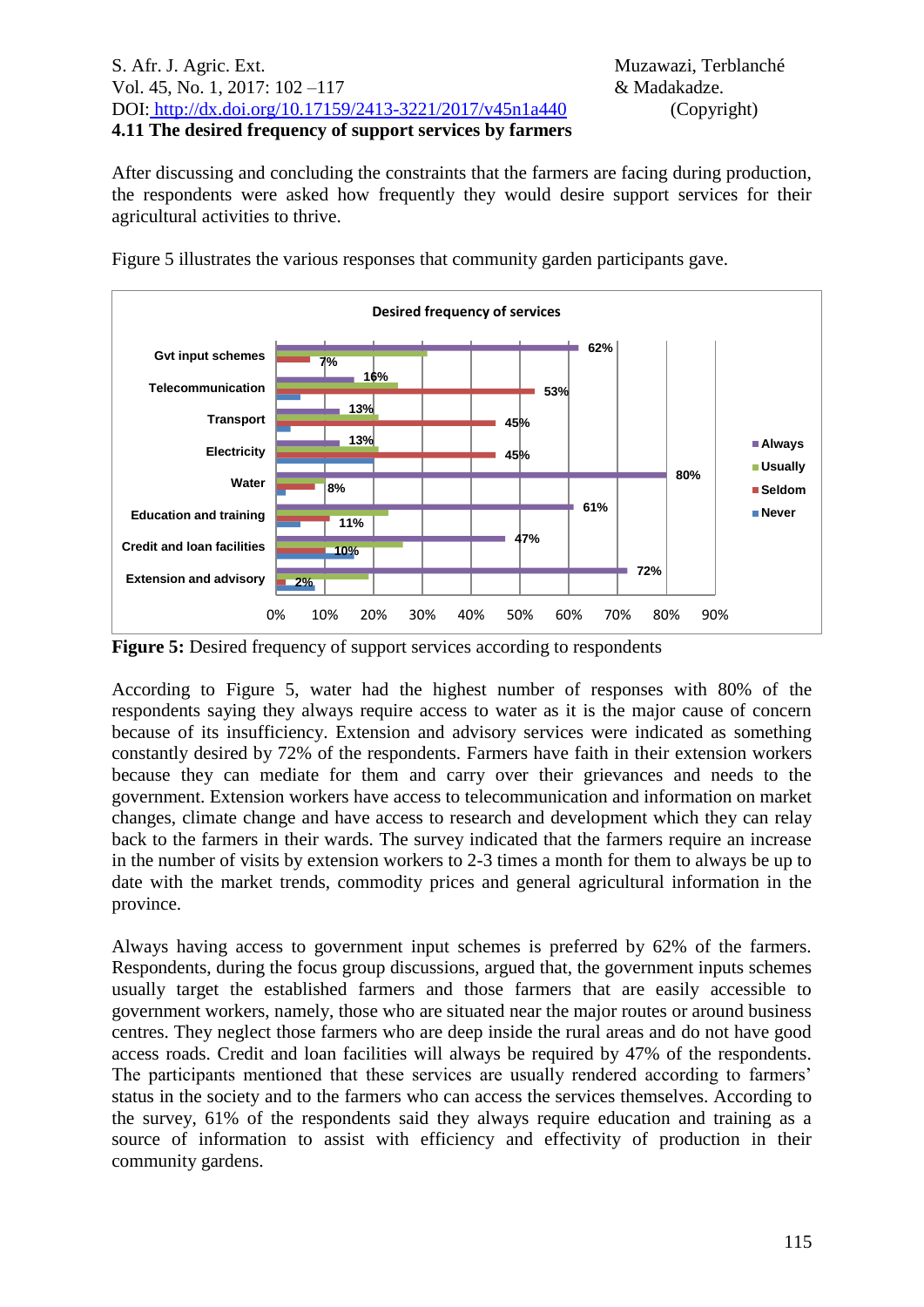S. Afr. J. Agric. Ext. Muzawazi, Terblanché Vol. 45, No. 1, 2017: 102 –117 & Madakadze. DOI: <http://dx.doi.org/10.17159/2413-3221/2017/v45n1a440> (Copyright)

## In addition, 53% of the respondents mentioned they seldom require telecommunication; 45% seldom require transport and 45% seldom require electricity. The major reasons mentioned for seldom requirement of these services was mainly because that the respondents cannot afford them. However, 13% said they do always require electricity. A total of 44% said they would require transport on a regular basis, while 33% highlighted that they would seldom require transport due to the fact that, even if made available, they would rarely be able to afford it.

## **5. CONCLUSIONS AND RECOMMENDATIONS**

The farmers reiterated that gardening is an activity that has great potential for sustainable growth and food security for the locals living in rural areas but it requires a lot more attention. Even though many activities are taking place in Bikita, with regards to adaptation and coping with climate shocks, more needs to be done in terms of implementing the programmes and coming up with ways of assisting the participants to start up and progress in terms of production. This study emphasises that community gardens have a lot of potential and can improve if the following strategies are adopted:

- Providing more avenues/sources of funding, other than the already struggling government, to improve on community garden production. Government, NGO's and private sector must work together (a coordinated approach) to establish means of finances to run such programmes. Without available financial resources, community gardens cannot reach their full potential.
- Improvement on, and/or additional water sources such as the construction of water reservoirs, dams, boreholes and irrigation equipment should be made available, especially near community gardens to provide sufficient water.
- It is also recommended that adult education programmes be strengthened in the rural areas to reduce illiteracy among farmers. Extension agents in the area should incorporate climate change information in their extension messages while government should intensify efforts in integrated rural development. Development can be in the form of infrastructural facilities like better roads and telecommunication facilities to improve communication amongst the agricultural stakeholders. There is also a need for a structured coordinated extension programme to address farmer's needs effectively and efficiently.
- More support should be given to agricultural associations like the agro-dealers associations, as they play a vital role in supporting small holder farmers in the rural areas. Knowledge and dissemination of the importance of joining associations should be spread to the farmers involved in community gardens. Introduction of agro-dealer associations will support and encourage group production rather than individual farming in the gardens. Associations will help farmers to produce goods in bulk and link them to wholesalers and retailers. Subscription fees and monthly membership fees can go a long way in maintaining the welfare of the gardens and transport of goods can be made possible by such funds.

## **REFERENCES**

ADGER, WN., DESSAI, M., GOULDEN, M., HULME, S., LORENZONI, DR., NELSO, C., NAESS, LO., WOLF, J., & WREFORD, A., 2009. Are there social limits to adaptation to climate change? *Climate Change.* 93:335-354.

AURET, D., 1990. *A decade of development in Zimbabwe 1980-1990,* Gweru: Mambo Press.